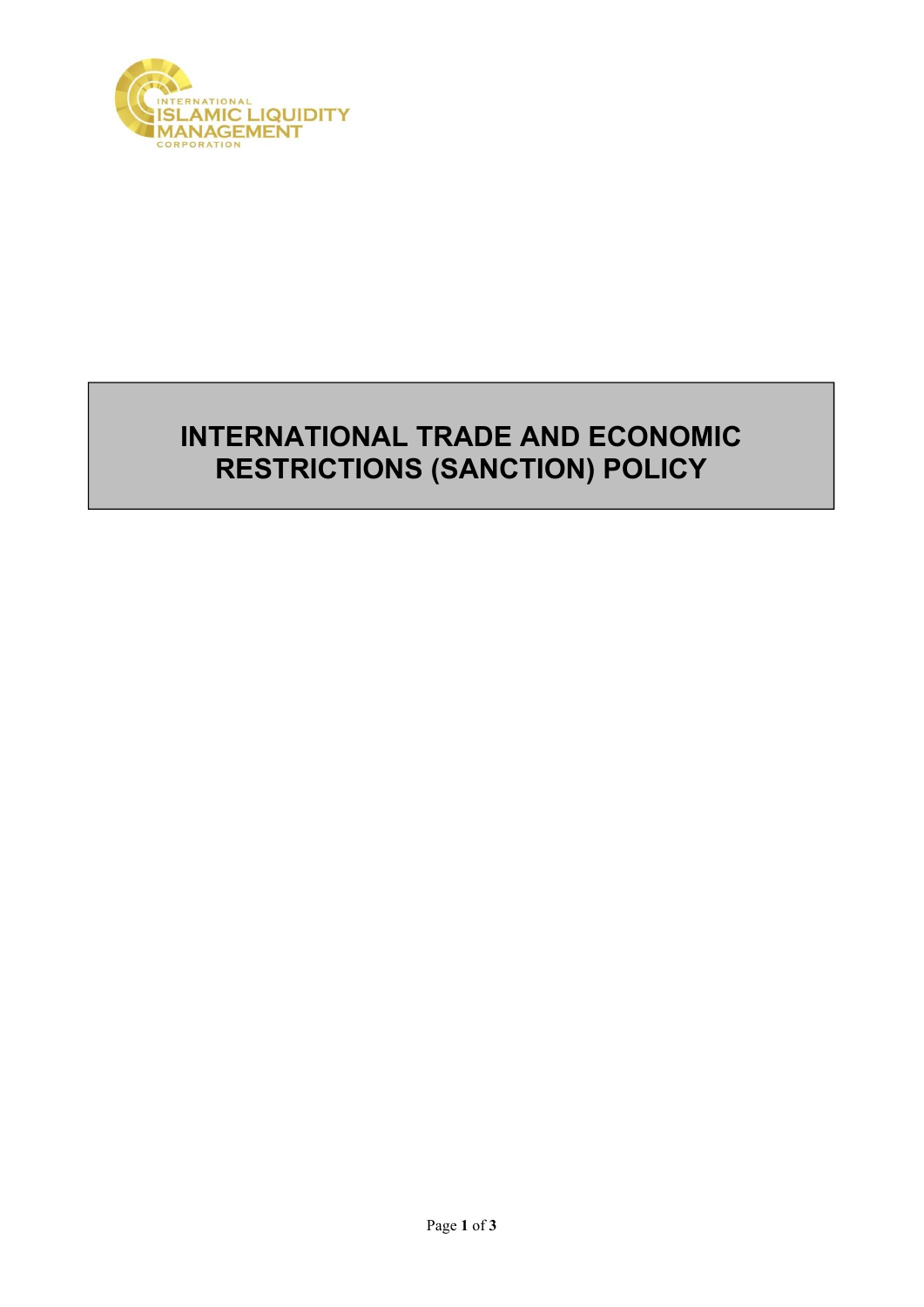

As an international financial institution and a participant in the cross-border capital market, the International Islamic Liquidity Management Corporation ("IILM") is committed to organising itself and its activities, firstly, to be consistent at all times with the international trade and economic sanctions regimes applicable to it and its operations<sup>\*</sup> and, secondly, in a manner that would not result in a violation or adverse economic measures for any of IILM's counterparties or holders of its instruments under applicable sanctions regimes.

This policy sets forth the steps IILM has taken and will take in furtherance of this commitment. In this policy, "restricted entity"<sup>\*</sup> refers to any government, entity or person that is the subject of economic or commercial restrictions under applicable sanctions regimes.

## *Status of IILM and economic interest in IILM*

-

IILM is an initiative of central banks, monetary authorities and multilateral institutions seeking to address a significant need for short-term liability management instruments in reserve currencies for *Shari'a*-compliant financial institutions across the world. Its founding members entered into IILM's Articles of Agreement in October 2010. IILM's shareholders are a subset of its founding members.

None of IILM, its shareholders or its subsidiaries are restricted entities under applicable sanctions regimes. Accordingly, no restricted entity holds any economic interest in IILM.

Recognising the significance of this to IILM's potential counterparties and holders of its instruments, IILM and its subsidiaries will not issue shares to, or accept share subscription payments from, any restricted entity.

In addition, IILM and its subsidiaries have not entered into any financial transactions with, acquired assets from or invested in any restricted entity.

<sup>\*</sup> The scope of relevant sanctions regimes and restricted entities will be defined in the relevant documentation